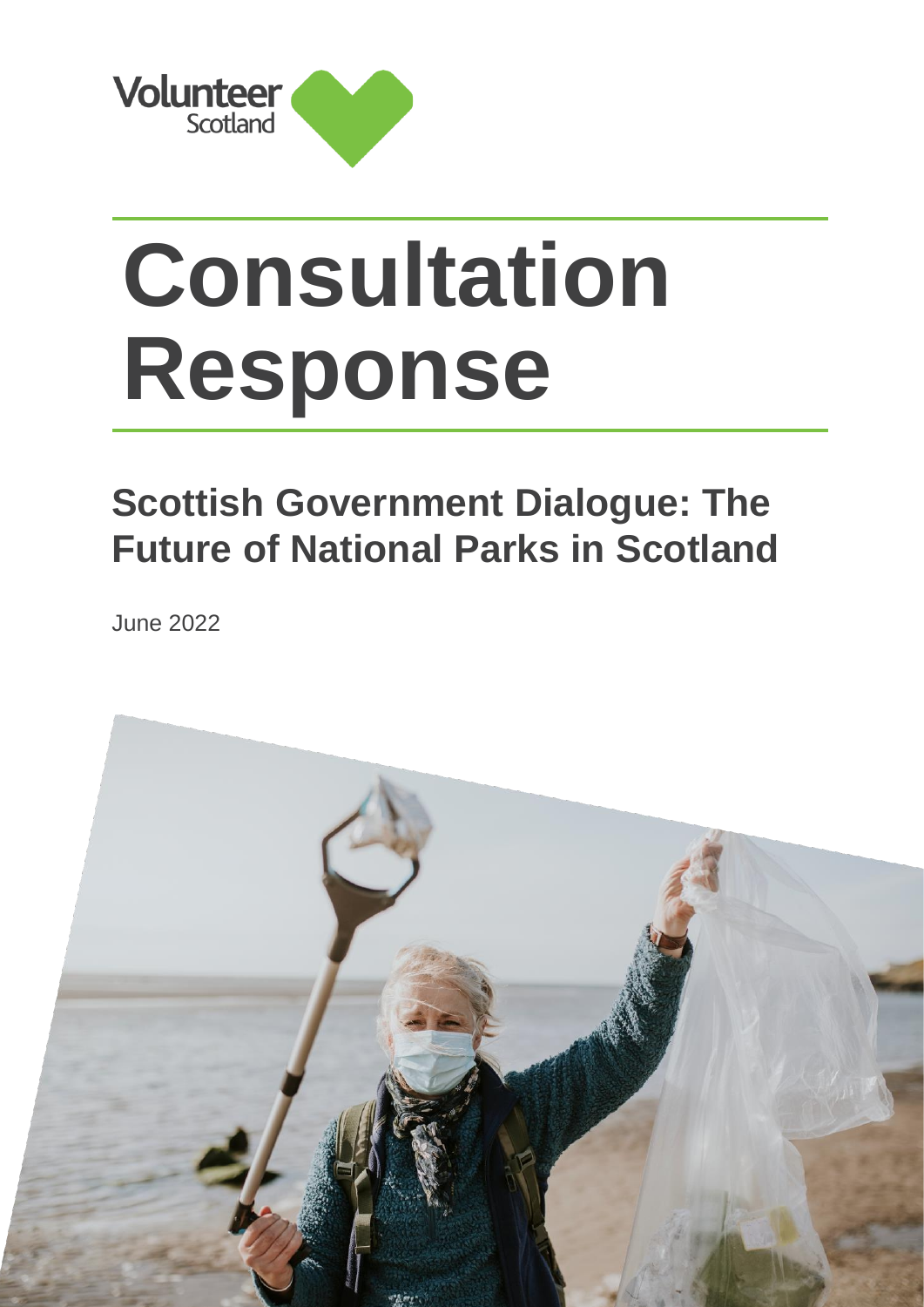## **About Us**

Volunteer Scotland is Scotland's National Centre for Volunteering. We believe that volunteering should be an enjoyable, rewarding and fulfilling experience for the volunteer; that volunteers have the right to be safe and protected in delivering their volunteering roles; and that to derive health and well-being benefits from volunteering requires regular and meaningful contributions of time.

Should any queries arise from our response, please contact our Policy Officer by emailing **sarah.latto@volunteerscotland.org.uk**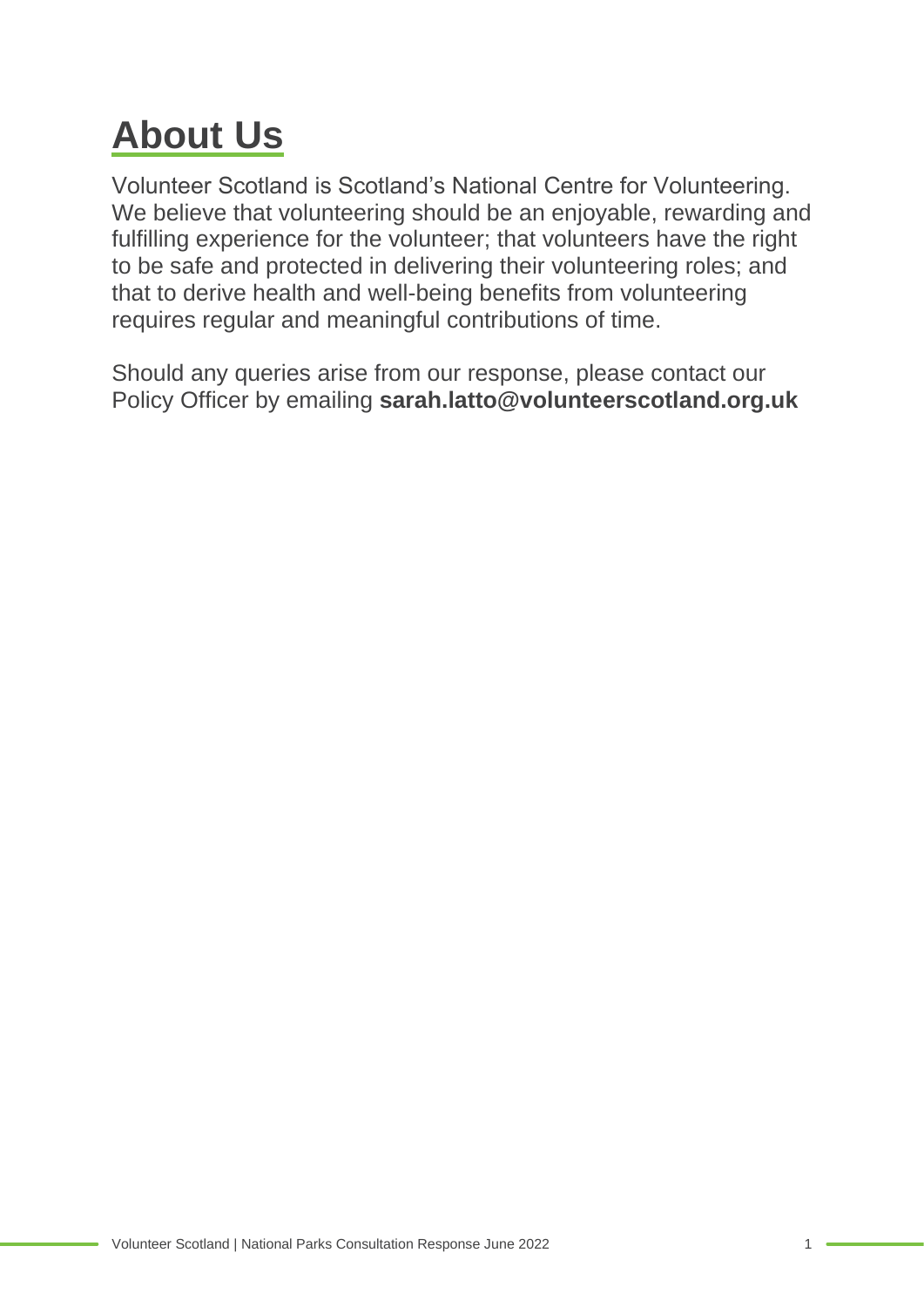## **Response**

We propose that the inclusive participation of volunteers should be a central factor in deciding on the location and infrastructure for a new National Park. The principal aims of Scottish national parks are:

- To conserve and enhance the natural and cultural heritage of the area.
- To promote sustainable use of the natural resources of the area.
- To promote understanding and enjoyment (including enjoyment in the form of recreation) of the special qualities of the area by the public.
- To promote sustainable economic and social development of the area's communities.

In this regard, volunteering is a win-win-win-win. It is a sustainable way to help conserve and develop the natural and cultural heritage of the area whilst providing an opportunity for people from local communities and beyond to experience Scotland's natural environment whilst improving their physical and mental wellbeing.

As stated on the National Parks website, 'volunteers are the lifeblood of National Parks and so much is achieved because of their dedication and commitment'. It is clear that this is the reality in Scotland's two existing National Parks. Each has its own Volunteer Ranger programme, whereby volunteers act as ambassadors in interactions with the park's many visitors as well as undertaking practical conservation tasks. Loch Lomond and the Trossachs National Park also has a youth volunteering programme where young people undertake practical tasks whilst learning about nature and teamwork.

A number of other organisations also engage volunteers in the existing National Parks to support a range of activities, including conservation, culture, heritage, recreation and community wellbeing. Some of the organisations with volunteering opportunities in these areas include the RSPB, Plantlife Scotland, National Trust for Scotland, Ramblers Scotland and Scottish Mountain Rescue. This demonstrates the breadth of activity that volunteers support to ensure that our existing National Parks continue to thrive and develop.

As well as the practical benefits of involving volunteers, people who choose to volunteer also experience significant improvements to their mental and physical wellbeing. In 2019, the University of Essex conducted a Social Return on Investment analysis of Wildlife Trust programmes.<sup>1</sup> They found that 'targeted programmes designed for people with a health or social need showed a return of £6.88 for every £1 invested. This value was generated from health gains such as improved mental wellbeing. For those attending general volunteering programmes, the value was even higher with a return of £8.50 for every £1 invested.'

In addition, a study undertaken by Volunteer Scotland in 2018 found that 'volunteering can improve the mental health of volunteers through increasing their social connectedness; providing them with a sense of purpose linked to task satisfaction and sense of fulfilment; enhancing their skills, building confidence and

<sup>1</sup> **<https://www.wildlifetrusts.org/sites/default/files/2019-09/SROI%20Report%20FINAL%20-%20DIGITAL.pdf>**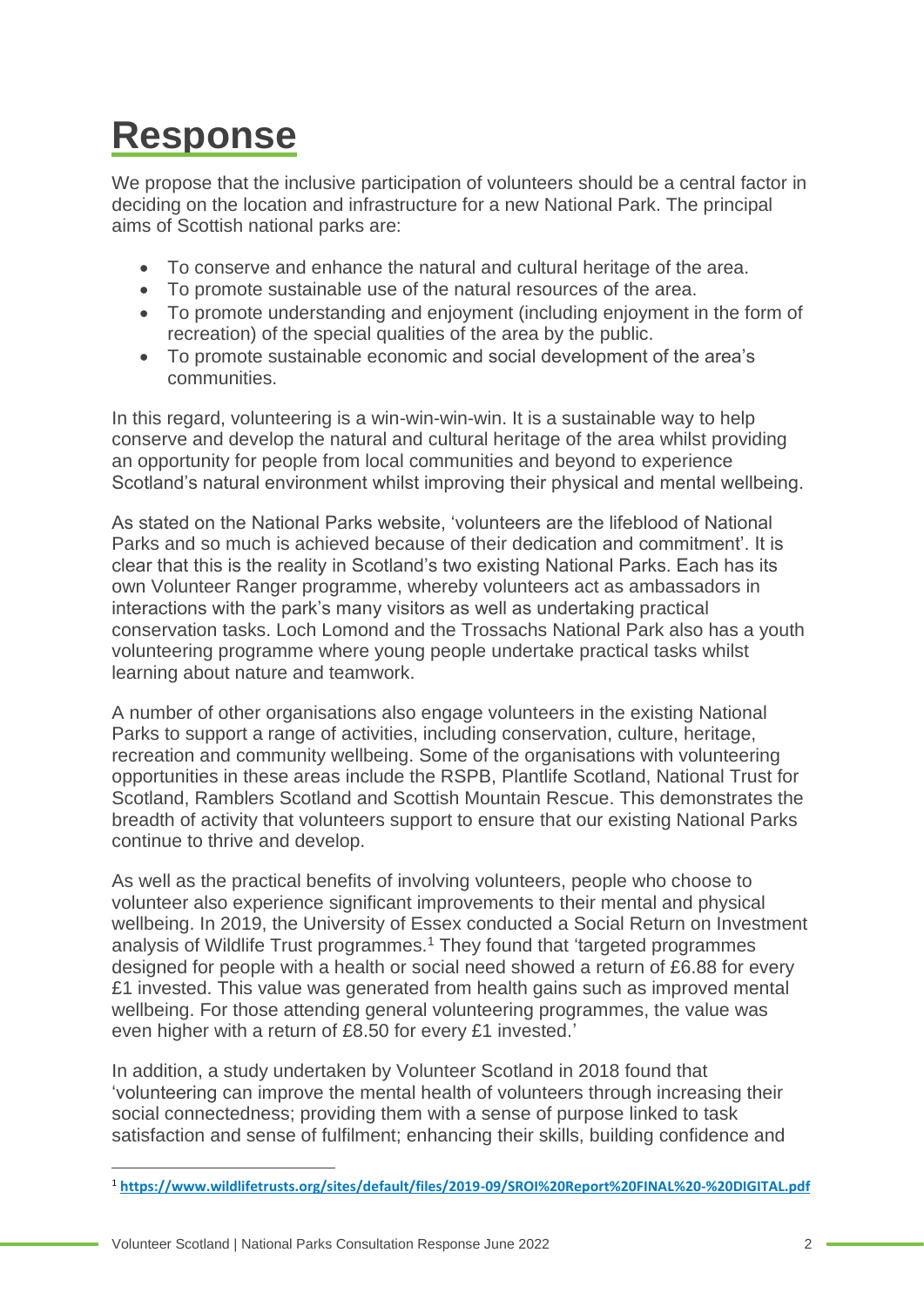improving resilience and self-efficacy; increasing self-esteem and self-respect; and just by having fun and being happy'.<sup>2</sup>

The same study also found that 'the more disadvantaged a person is the more important the potential contribution of volunteering is likely to be.' In other words, the personal benefits of volunteering on health and wellbeing are more pronounced in people experiencing disadvantage, specifically those from more deprived communities. As such, it is vital that access to meaningful volunteering opportunities for those from more deprived communities in any new National Park is considered.

In addition to the positive impact of volunteering on collective wellbeing, it also has a vital role to play in educating people about the natural environment, sustainable land use and the damaging effects of climate change. A study by the University of Essex in 2017 found that volunteering in nature for 6 weeks increased 'pro-environment behaviour' by over 50%. <sup>3</sup>

As such, our proposal is that access to volunteering opportunities for a broad crosssection of the population should be central to the factors applied in the selection and planning of Scotland's third National Park. Relevant considerations include accessible transport and affordable accommodation for those giving their time to support the National Park.

It is also vital that volunteer management practices promote inclusion. Reimbursing travel expenses and addressing barriers within a volunteer induction journey, amongst other things, can support wider inclusion. A new National Park could make a formal commitment to become a 'volunteer friendly zone' by requesting that organisations engaging volunteers in the area undertake a relevant quality standard such as **[Investing in Volunteers](https://www.volunteerscotland.net/for-organisations/quality-standards/investing-in-volunteers/)** or the **[Volunteer Friendly award](https://www.volunteerscotland.net/for-organisations/quality-standards/volunteer-friendly-award/)**.

A form of 'volunteer passport' within the National Park could also be considered, whereby all volunteer involving organisations operating in the Park could share elements of their recruitment, selection and training journeys for volunteers. This would allow easier transition between roles for volunteers.

The Scottish Government is committed to the development of a 'Wellbeing Economy' in Scotland, founded on the principles of inclusion and sustainability. It is also committed to broadening volunteering participation, as detailed in the new Volunteering Action Plan due for publication in June 2022. Both of these commitments, along with evidence regarding the significant value of volunteering, suggest that taking steps to further promote inclusive volunteering, through those measures detailed above, should be a priority within Scotland's new National Park.

<sup>&</sup>lt;sup>2</sup> https://www.volunteerscotland.net/media/1436178/volunteering health wellbeing - full report.pdf <sup>3</sup> **[https://www.wildlifetrusts.org/sites/default/files/2018-](https://www.wildlifetrusts.org/sites/default/files/2018-05/r3_the_health_and_wellbeing_impacts_of_volunteering_with_the_wildlife_trusts_-_university_of_essex_report_3_0.pdf)**

**[<sup>05/</sup>r3\\_the\\_health\\_and\\_wellbeing\\_impacts\\_of\\_volunteering\\_with\\_the\\_wildlife\\_trusts\\_-](https://www.wildlifetrusts.org/sites/default/files/2018-05/r3_the_health_and_wellbeing_impacts_of_volunteering_with_the_wildlife_trusts_-_university_of_essex_report_3_0.pdf) [\\_university\\_of\\_essex\\_report\\_3\\_0.pdf](https://www.wildlifetrusts.org/sites/default/files/2018-05/r3_the_health_and_wellbeing_impacts_of_volunteering_with_the_wildlife_trusts_-_university_of_essex_report_3_0.pdf)**